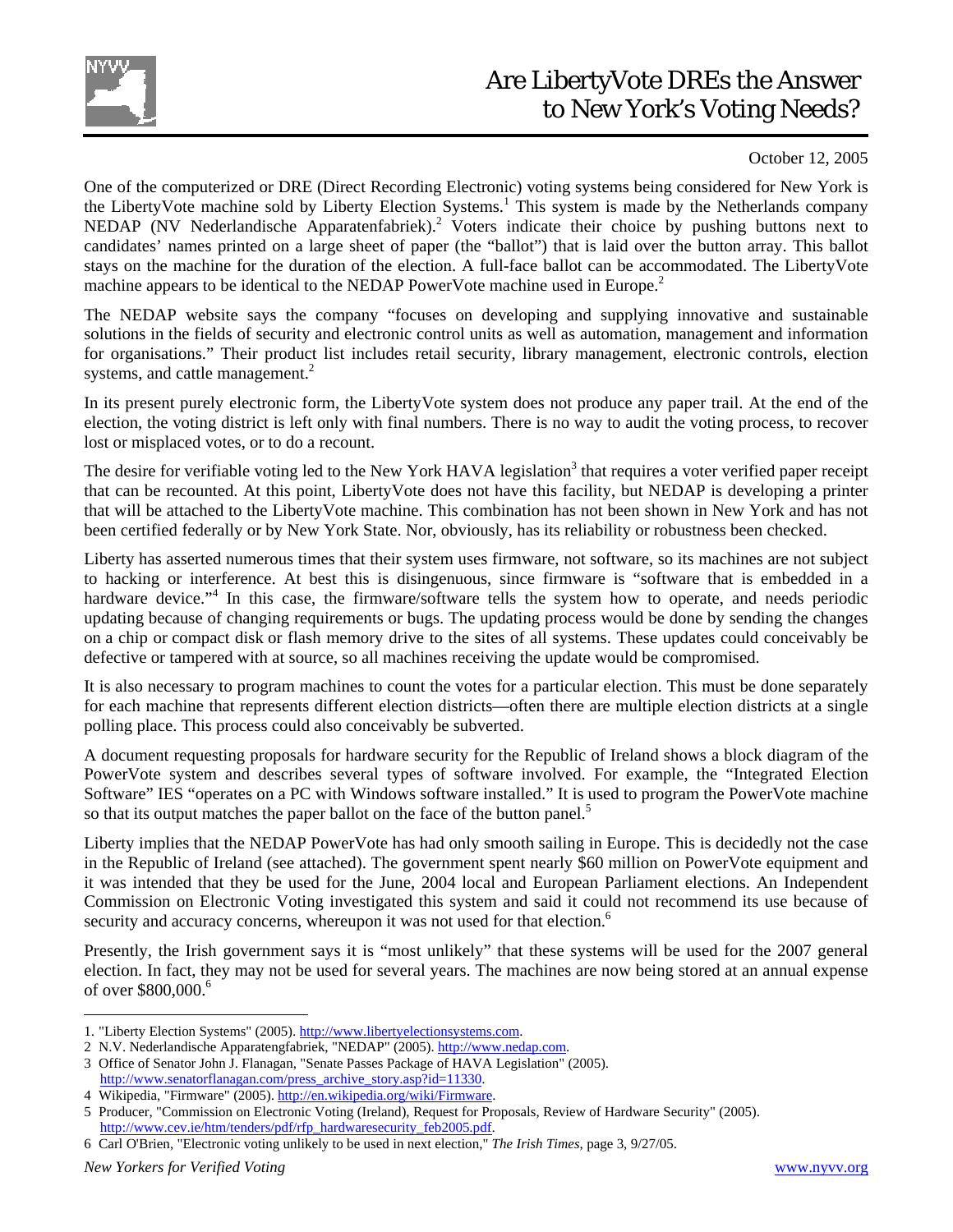The *Irish Times*, Dublin, Ireland, September 27, 2005

## Electronic Voting Unlikely to be used in Next Election

## By Carl O'Brien

The electronic voting system, which has cost in excess of EUR 50 million, is unlikely to be used in the next general election, according to the Minister for the Environment.

It may now be several years before any of the voting machines, which are being stored at an annual cost of EUR 685,000 a year, will be used on a national scale. The next local and European elections are scheduled for 2009.

A spokesman for the Minister said yesterday that Mr Roche "did not envisage" the electronic voting machines would be used in the next general election, which will take place no later than the summer of 2007.

A new round of assessment and testing of the controversial voting system is likely to take several months before it is fully completed.

Although electronic voting was used on a trial basis in the last general election, the system was put on hold when questions arose over the ownership and integrity of the electronic code underpinning the system. Almost EUR 400,000 has been spent on testing the system.

A spokesman for Mr Roche said there was no question of the electronic voting system being scrapped and added that the machines had an estimated lifespan of between 20 and 30 years.

"The Government position is that we're still testing the system because we want to reassure people about the integrity and security of the system. Minister Roche doesn't envisage that the system will be available for the next election because of time constraints," he said.

"The intention is that they will be used, unless we're told otherwise by the commission the independent Commission on Electronic Voting ."

Consultants appointed by the Government are testing the system and addressing security concerns. They are due to report back to the Minister within weeks.

Following these tests, the Commission on Electronic Voting will analyse whatever changes are recommended. It will report back to the Minister after a period of months, according to commission officials.

"We're particularly concerned about doing the job right. Time is secondary, in our book," a spokesman said.

The 75,000 mostly unused machines are being stored in warehouses and other facilities around the country.

The Minister's spokesman said Mr Roche was concerned about storage costs and was looking at a range of cost-cutting measures, including moving the machines to a central location. He has asked the Minister for Defence to examine whether this was possible.

Labour's environment spokesman Eamon Gilmore TD said the Government's approach to introducing electronic voting was wasteful and had undermined public confidence.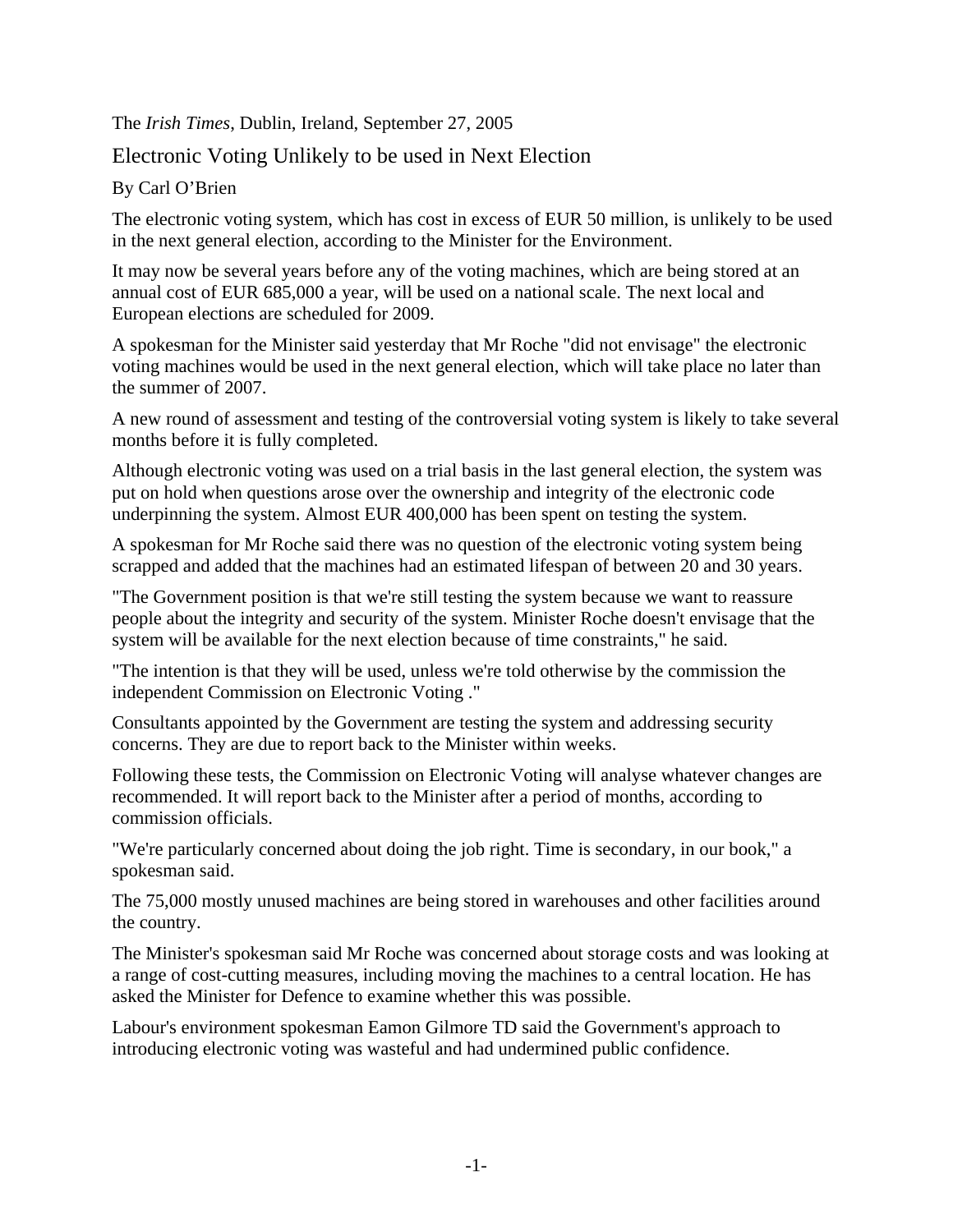He also questioned the actions of the former minister for the environment, Martin Cullen, in pushing ahead with the decision to purchase the 75,000 electronic voting machines in the face of widespread doubts over the security of the system.

A spokesman for Mr Cullen, now Minister for Transport, said the decision to introduce electronic voting had been endorsed by the Government.

Subsequent decisions over the introduction and testing of the system were also agreed by the Government, he added.

Much of the criticism of the new voting system has focused on the lack of a paper trail, while some experts have said the proposed system is so compromised that it must be scrapped.

The Government had hoped to introduce electronic voting on a national level in the local and European elections last year, but the plans were thrown into disarray after the Commission on Electronic Voting said it could not recommend using the system. E-VOTING: A SYSTEM WITH A HISTORY OF CONTROVERSY

December 17th, 2000

Minister for the environment Noel Dempsey says electronic voting machines will be used for the first time in a selected number of constituencies at the next general election.

Once satisfied that they work, he says that they will be used nationally in the 2004 local elections.

May 17th, 2002

The electronic voting system is used for the first time in Dublin North, Dublin West and Meath during the general election.

The results of all counts are announced simultaneously, prompting anger that it did not give losing candidates time to prepare for their result. In particular, the public manner in which Nora Owen (right) learned that she lost her seat after 21 years is criticised.

June 17th, 2003

Electronic voting will be introduced in all constituencies for the European and local elections next year, the Government confirms. It says the estimated cost will be EUR 36 million.

December 18th, 2003

The Joint Oireachtas Committee of Environment and Local Government has voted to endorse the Government's electronic voting system a week after hearing serious reservations about the safety of the system.

It votes by nine to four in favour of the system after its Fianna Fail and PD members give unanimous support to the initiative.

February 4th, 2004

Minister for the environment Martin Cullen announces a EUR 4.5 million public information campaign around electronic voting in advance of using the system on a national basis in the local and European Parliament elections in June. He says the system will be safer, more accurate and faster.